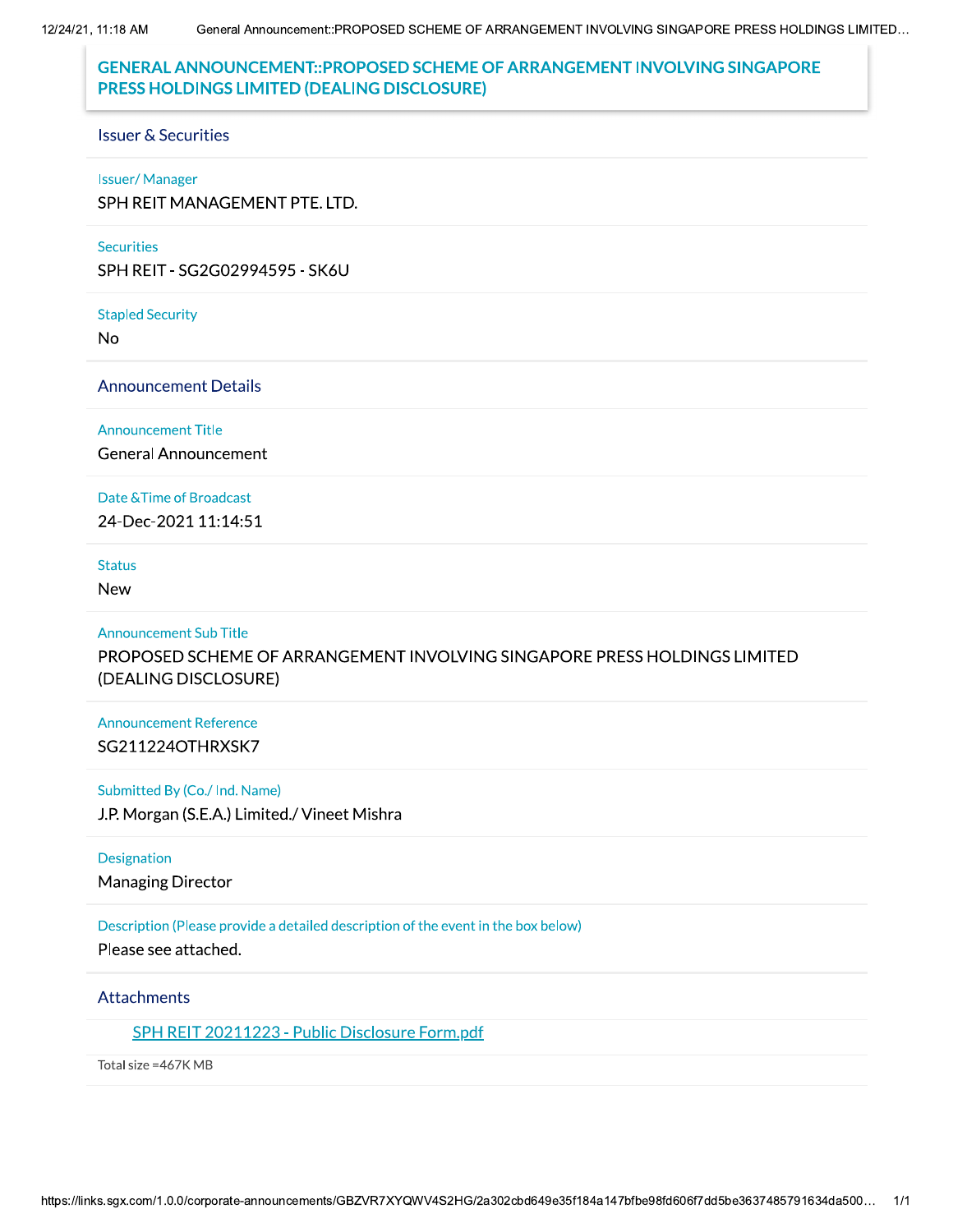## PROPOSED ACQUISITION OF SINGAPORE PRESS HOLDINGS BY WAY OF A SCHEME OF ARRANGEMENT

### DEALINGS DISCLOSURE

## 1. INTRODUCTION

J. P. Morgan (S.E.A.) Limited ("JPMSEAL") refers to the proposed scheme of arrangement (the "Scheme") to be undertaken by Singapore Press Holdings Limited (the "Company") and Keppel Pegasus Pte. Ltd. (the "Offeror") (which is a wholly-owned subsidiary of Keppel Corporation Limited ("KCL")) pursuant to Section 210 of the Companies Act, Chapter 50 of Singapore, involving, inter alia, (i) the distribution of units in SPH REIT held by the Company to the shareholders of the Company on a pro-rata basis and (ii) the Offeror acquiring the entire share capital of the Company (other than those already owned, controlled or agreed to be acquired by the Offeror and its concert parties), the consideration for which include units in Keppel REIT, which was announced on 2 August 2021 (the "Joint Announcement").

As stated in the Joint Announcement, JPMSEAL is the financial adviser to the Offeror in respect of the Scheme.

All capitalised terms used and not defined herein shall have the same meanings given to them in the Joint Announcement.

## 2. DISCLOSURE OF DEALINGS

Pursuant to Rule 12.1 of the Singapore Code on Take-overs and Mergers (the "Code") and the Practice Statement on the Exemption of Connected Fund Managers and Principal Traders under the Code, JPMSEAL wishes to announce the dealings by its associates in the relevant securities of SPH REIT on 23 December 2021, details of which are set out in the Schedule hereto.

# Issued by J.P. Morgan (S.E.A.) Limited

24 December 2021 Singapore